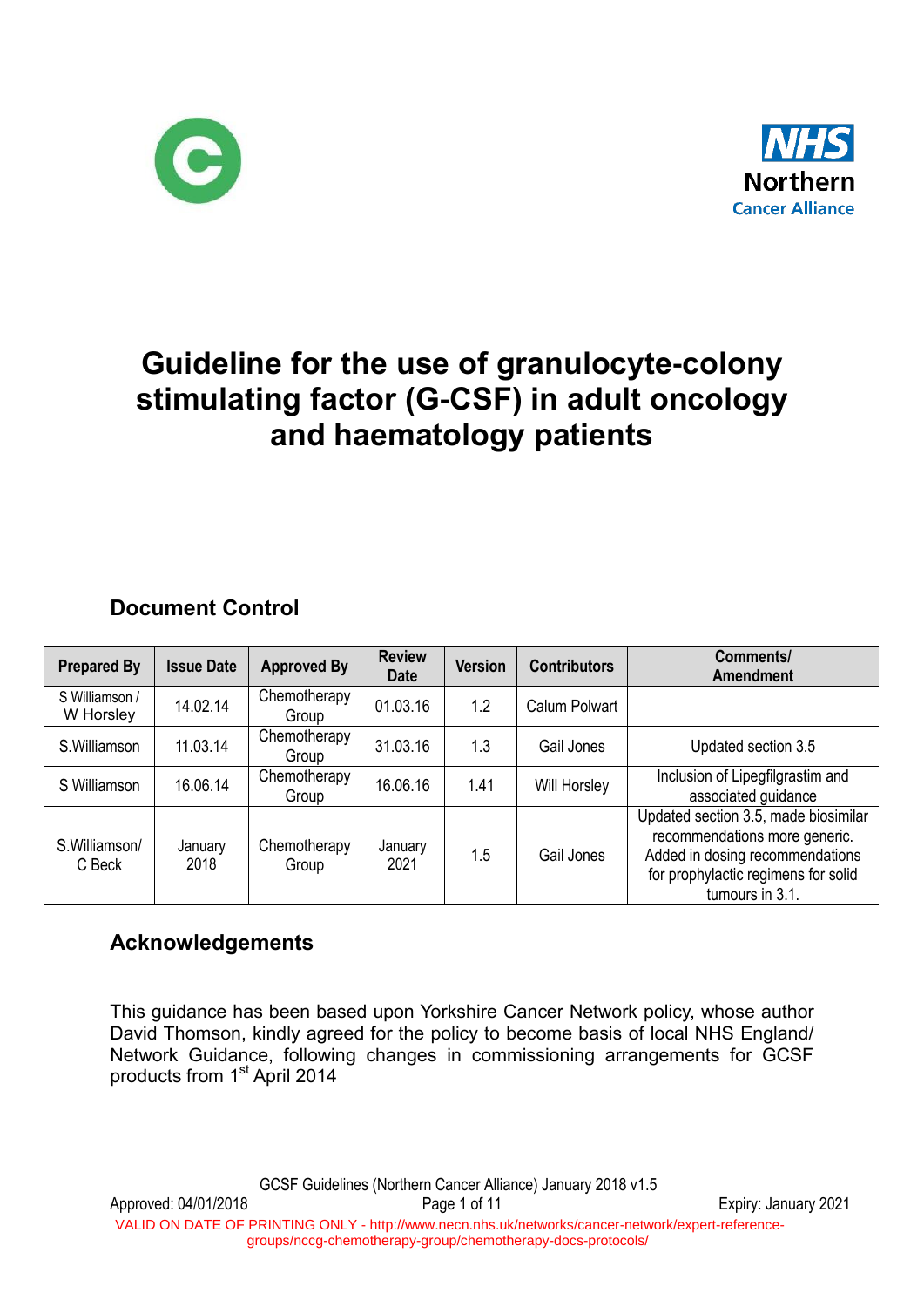## **i Table of Contents**

| 1            |                  |                                                                                                                                                                        |  |
|--------------|------------------|------------------------------------------------------------------------------------------------------------------------------------------------------------------------|--|
| $\mathbf{2}$ |                  |                                                                                                                                                                        |  |
| 3            |                  |                                                                                                                                                                        |  |
|              | 3.1              | CRITERIA 1A: CHEMOTHERAPY SUPPORT FOR REGIMENS WITH CURATIVE/ RADICAL INTENT: PRIMARY                                                                                  |  |
|              | 3.2              | CRITERIA 1B: CHEMOTHERAPY SUPPORT FOR REGIMENS WITH CURATIVE/ RADICAL INTENT:<br>SECONDARY PROPHYLAXIS (PROPHYLACTIC USE IN SUBSEQUENT CYCLES AFTER INITIAL EPISODE(S) |  |
|              | 3.3<br>34        |                                                                                                                                                                        |  |
|              |                  | 3.4.2                                                                                                                                                                  |  |
|              | 3.5.1            |                                                                                                                                                                        |  |
|              | 3.6<br>3.7       | CRITERIA 4: CLINICAL TRIALS WHERE APPROPRIATE AND STATED WITHIN THE TRIAL PROTOCOL  10                                                                                 |  |
| 4            |                  |                                                                                                                                                                        |  |
|              | 41<br>4.2<br>4.3 | FOR ALL INDICATIONS EXCEPT IN PERIPHERAL BLOOD STEM CELL MOBILISATION  10                                                                                              |  |
| 5            |                  |                                                                                                                                                                        |  |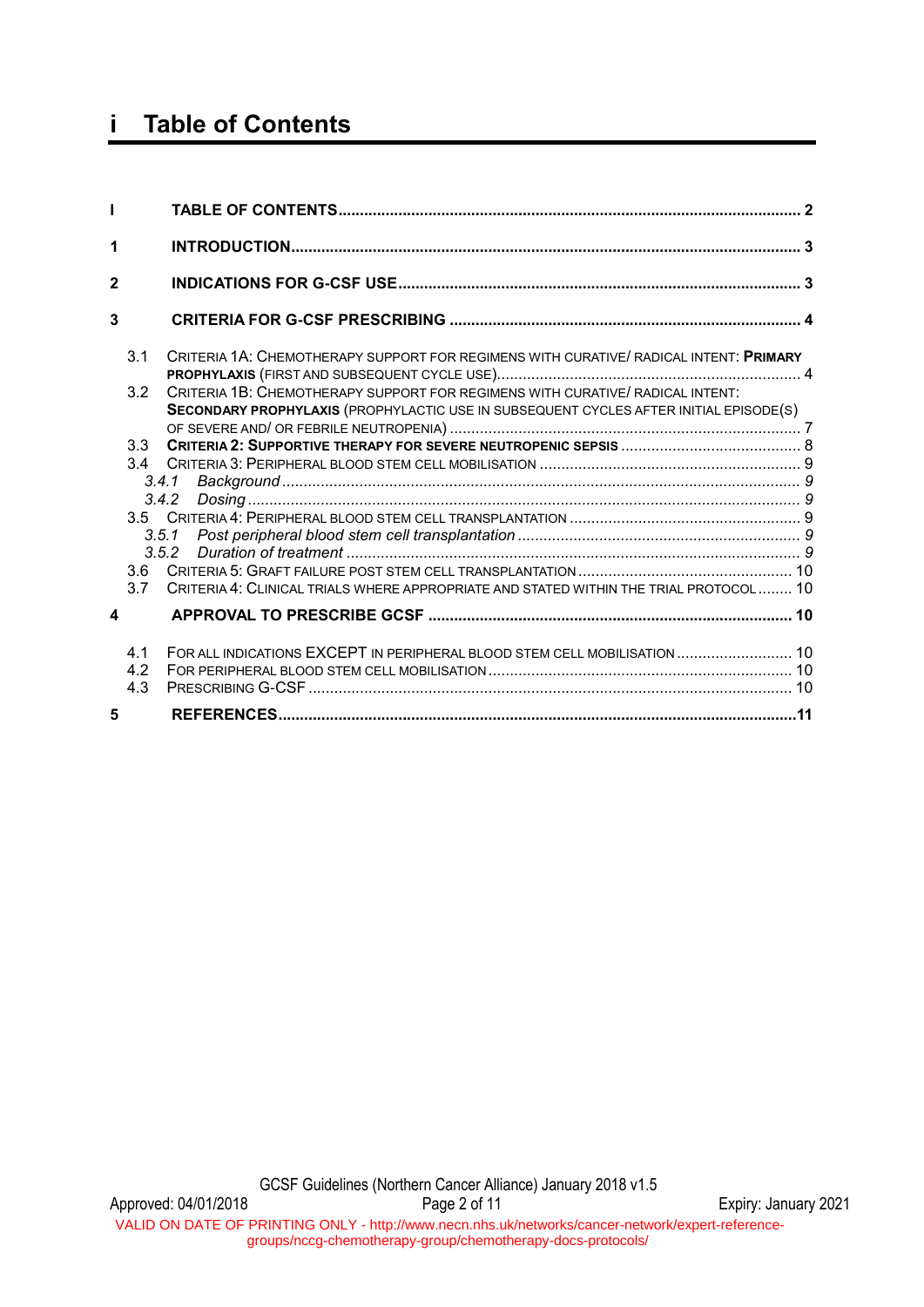## **1 Introduction**

Chemotherapy-induced febrile neutropenia is a serious side effect of cancer treatment and is not only a major risk factor for infection-related morbidity and mortality, but is also a significant dose-limiting toxicity. Patients developing severe (grade 3/4) or febrile neutropenia (FN) during chemotherapy frequently receive dose reductions and/or delays to their chemotherapy schedule. This may impact on the success of treatment, particularly when treatment intent is either curative or to prolong survival<sup> $(1)$ </sup>. One method of reducing the incidence of severe or FN is through the prophylactic use of G-CSF. G-CSF may also be used to increase neutrophils in those patients experiencing severe prolonged neutropenic episodes after chemotherapy treatment or in those patients requiring mobilisation of peripheral blood stem cells for harvesting.

There are several brands of filgrastim inclduing bio-similars available, e.g. Accofil™, Neupogem™, Nivestim™ and Zarzio™. Bio-similar filgrastim is accepted as clinically the same as branded GCSF.

The national bone marrow transplant service has recommended against the use of biosimilar for PBSC until further evidence of effectiveness in this setting is available.

NHS England recommends the use of Biosimilars as first choice GCSF in all settings where the Neupogen brand of filgrastim would otherwise have been used. The choice of use of biosimilar in place of standard GCSF should be a local commissioning decision but should generally be the lowest price.

NHS England does not recommend routine use of longer-acting pegalyted GCSFs such as pegfilgrastim (Neupogen®) and Lipegfilgrastim (Lonquex®). An exception is made for a limited number of specific situations. Where a longer-acting GCSF is required prescribers should select the most cost-effective treatment which in most cases will be the preparation with the lowest acquisition cost.

The aim of this guideline is to provide evidence-based guidance to clinicians and other health professionals on the rational prescribing and safe administration of G-CSF and to promote harmonisation of prescribing practice in the Northern Cancer Alliance. (Please note: these guidelines do not apply to acute leukaemia or paediatric patients – follow guidelines stated within the relevant trial protocol).

## **2 Indications for G-CSF use**

G-CSF may be prescribed for the following indications, according to the criteria for G-CSF prescribing outlined in section 3:

- a. Chemotherapy support for regimens with curative/radical intent (primary/secondary prophylaxis).
- b. Supportive therapy for severe neutropenic sepsis.
- c. Peripheral blood stem cell mobilisation.
- d. Clinical trials where appropriate and stated within the trial protocol.

**Note:** Patients receiving palliative chemotherapy should not generally receive prophylactic G-CSF for chemotherapy support – manipulations to minimise neutropenic episodes and sepsis **must** initially include dose delay and/or dose reduction (refer to individual chemotherapy protocols for guidance) as there is no evidence that dose maintenance or escalation improves clinically important outcomes. The use of G-CSF in this setting must be approved on an individual patient basis according to local trust policies for named patient approval of expenditure.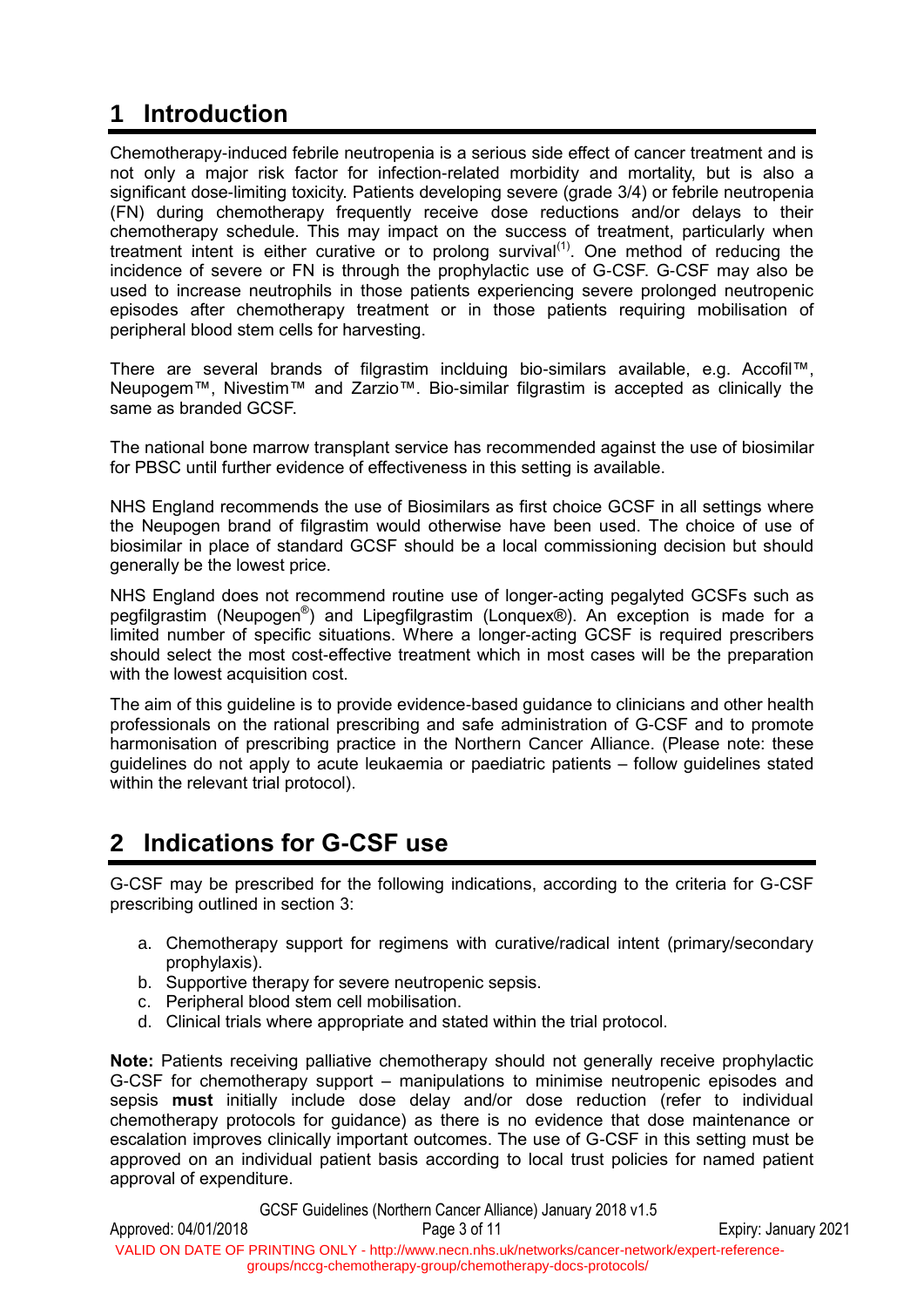## **3 Criteria for G-CSF prescribing**

#### <span id="page-3-0"></span>3.1 Criteria 1A: Chemotherapy support for regimens with curative/ radical intent: **Primary prophylaxis** (first and subsequent cycle use)

Chemotherapy patients should not routinely be prescribed prophylactic G-CSF after their first cycle of chemotherapy except in the circumstances described below.

Primary prophylaxis may only be considered for patients with a high overall risk (> 20%) of febrile neutropenia as defined below:

 Patients receiving myelotoxic chemotherapy with curative or radical intent (including adjuvant/neoadjuvant chemotherapy) and which has a documented incidence rate of FN of > 20% (see table 1)

| Regimen                                             | <b>Tumour type</b>                                                   | <b>Documented FN risk</b> | <b>Reference</b> |
|-----------------------------------------------------|----------------------------------------------------------------------|---------------------------|------------------|
| <b>DHAP</b>                                         | NHL (relapsed)                                                       | 48%                       | (1), (2)         |
| <b>ESHAP/FLUDAP</b>                                 | <b>NHL</b><br>Hodgkins disease<br>Multiple Myeloma<br>(all relapsed) | 30%                       | (1), (2)         |
| All Docetaxel-based<br>regimens<br>(includes FEC-T) | Breast (Neo-adjuvant)<br>Breast (adjuvant)                           | 22-36%                    | (3), (4)         |
| CODOX-M/ IVAC (+/-R)                                | Burkitts Lymphoma                                                    | $>50\%$                   | Έ                |
| Mini-BEAM                                           | Hodgkins disease<br>(relapsed)                                       | 54%                       | (6)              |

**Table 1:** Regimens with FN rate of >20%

Primary prophylaxis may also be considered in:

- Patients receiving myelotoxic chemotherapy with curative/radical intent (including adjuvant/neoadjuvant chemotherapy) and which has a documented incidence rate of FN of 10 – 20% (see table 2) *AND* any one or more of the following pre-disposing patient risk factors (1):
	- $\circ$  Patient age > 65 years
	- o Poor performance status
	- o Previous episodes of febrile neutropenia
	- o Extensive prior treatment including large radiation ports
	- o Administration of combined chemoradiotherapy
	- o Bone marrow involvement by tumour-producing cytopenias
	- o Poor nutritional status
	- o The presence of open wounds or active infections
	- o More advanced cancer
	- o Other serious co-morbidities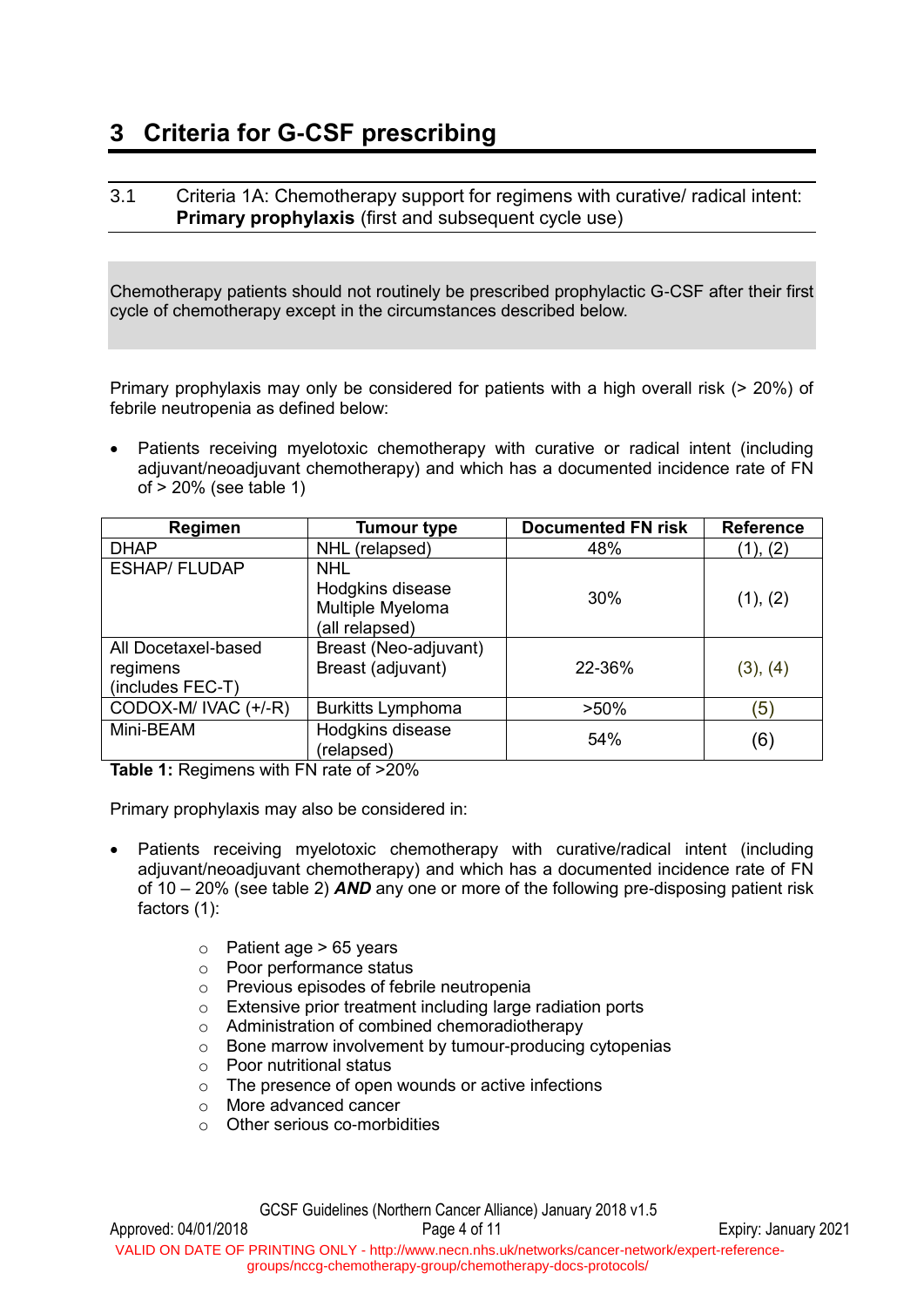| <b>Regimen</b>     | <b>Tumour type</b> |
|--------------------|--------------------|
| Epi-CMF (Epi only) | <b>Breast</b>      |
| <b>BEP</b>         | Germ cell          |
| FP                 | Germ cell          |
| Carbo/Etoposide    | Germ cell          |
| POMB-ACE           | Germ cell          |
| <b>TIP</b>         | Germ cell          |
| <b>VIP</b>         | Germ cell          |
| Stanford V         | Hodgkins disease   |
| CHOP <sub>21</sub> | <b>NHL</b>         |
| <b>FMD</b>         | <b>NHL</b>         |
| <b>IVE</b>         | NHL (relapsed)     |
| R-CHOP 21          | NHI                |

**Table 2:** Regimens with FN rate of 10-20%

The G-CSF of choice for primary prophylaxis in CNTW Area Team is daily G-CSF in the form of the biosimilar Filgrastim.

**Occasionally the use of a longer-acting pegylated G-CSF as primary prophylaxis may be considered e.g. patients who cannot be taught or are incapable to self-inject or for whom there is not a suitable carer available to inject with daily G-CSF.**

#### **GCSF dosage and administration guidelines in the prophylactic setting**.

Because the kinetics of myelotoxicity and recovery of bone marrow function vary between cytotoxic agents and regimens, universal recommendations on this subject cannot be made. There is some evidence that treatment soon after chemotherapy may be more beneficial than later, although, of course, G-CSF is contraindicated within 24 hours of chemotherapy, when stimulation of progenitor cells in the presence of cytotoxics may actually worsen the myelotoxicity of the regimen. For cytotoxic drugs with a long half life, a longer interval may be required to avoid increased myelotoxicity.

A reasonable starting point for GCSF is to start not less than 24 hours and not more than 72 hours after cytotoxic treatment is completed. This ensures that the stimulus provided is present at a time when the bone marrow is regenerative and able to respond.

For solif tumour regimens, e.g. FEC-T the consensus agreement in the Northern Cancer Alliance is to start daily G-CSF48 hours (two days) after chemotherapy.

G-CSF injections should continue until the neutrophil count has recovered to  $> 1.0 \times 10^9$ /L on two consecutive days. This will normally require a minimum of 5 days of treatment, although consideration should be given to a minimum of 7 days for more myelosuppressive regimens – studies looking at NHL patients receiving myelosuppressive chemotherapy showed that patients receiving 5 doses of G-CSF had about 3 times the risk of febrile neutropenia and hospitalization than those who received a 10 day course (7,8). It is not expected that every patient has serial FBC tests, rather that adjustments to the duration of therapy are made based on clinical expertise and past response of the patient to GCSF.

See table 3 below for GCSF dosage and administration guidelines in the prophylactic setting.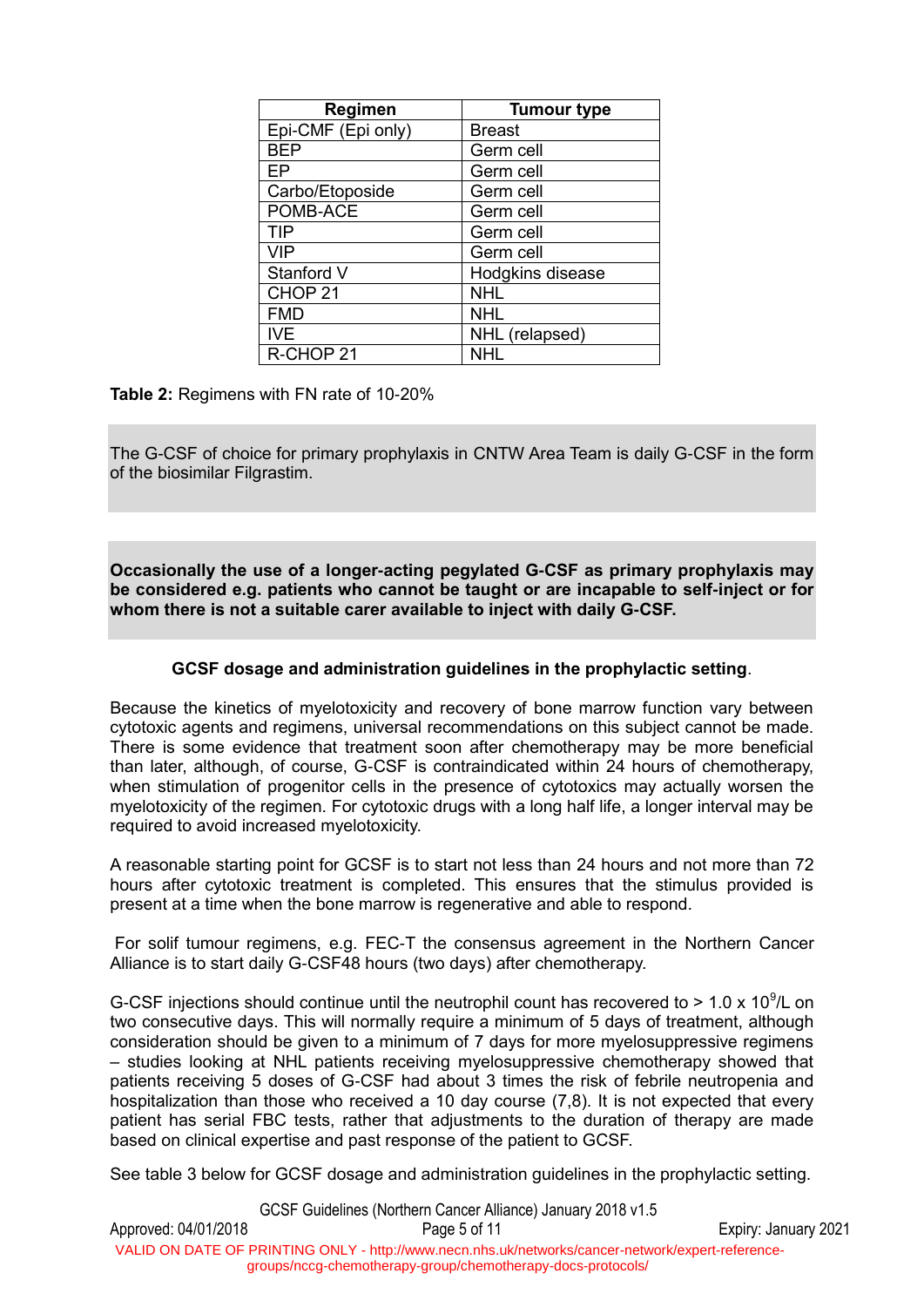|                                                                                            |                           |                 |              |                                          | Days to prescribe<br>(see note 1)                                                                                                                                                                                            |                            |                               |                          |
|--------------------------------------------------------------------------------------------|---------------------------|-----------------|--------------|------------------------------------------|------------------------------------------------------------------------------------------------------------------------------------------------------------------------------------------------------------------------------|----------------------------|-------------------------------|--------------------------|
| <b>Drug</b>                                                                                | <b>Patient</b><br>weight  | <b>Dose</b>     | <b>Route</b> | <b>Frequency</b>                         | Weekly<br>chemo<br>cycle                                                                                                                                                                                                     | 2 weekly<br>chemo<br>cycle | 3<br>weekly<br>chemo<br>cycle | weekly<br>chemo<br>cycle |
| <b>Biosimilar</b><br>Filgrastim                                                            | $< 78$ kg<br>$\geq 78$ kg | 30MU<br>48MU    | <b>SC</b>    | Once daily                               | Initiate G-CSF 24 - 72hrs after<br>administration of chemotherapy unless<br>otherwise specified in the chemotherapy<br>protocol Continue until after nadir and ANC<br>$\geq$ 1.0 X 10 <sup>9</sup> /L or as per chemotherapy |                            |                               |                          |
|                                                                                            |                           |                 |              | protocol.<br>One dose is recommended for |                                                                                                                                                                                                                              |                            |                               |                          |
| Lipegfilgrastim<br>(Longuex <sup>®</sup> ) or<br>Pegfilgrastim<br>(Neulasta <sup>®</sup> ) | All                       | 6 <sub>mg</sub> | <b>SC</b>    | Single<br>dose                           | <b>Not</b><br>each chemotherapy cycle,<br>administered approximately 24<br>recom-<br>hours following cytotoxic<br>mended<br>chemotherapy                                                                                     |                            |                               |                          |

**Table 3:** G-CSF Dosage and Administration Guidelines for patients fulfilling criteria 1A/1B

Note 1: The optimal timing and duration of G-CSF administration in the prophylactic setting has not been defined in haematological malignancies, however the recommendations above should be considered as a guide.

#### **For solid tumour oncology daily prophylactic G-CSF should be given ONCE daily for SEVEN days starting TWO DAYS (48 hours) after chemotherapy.**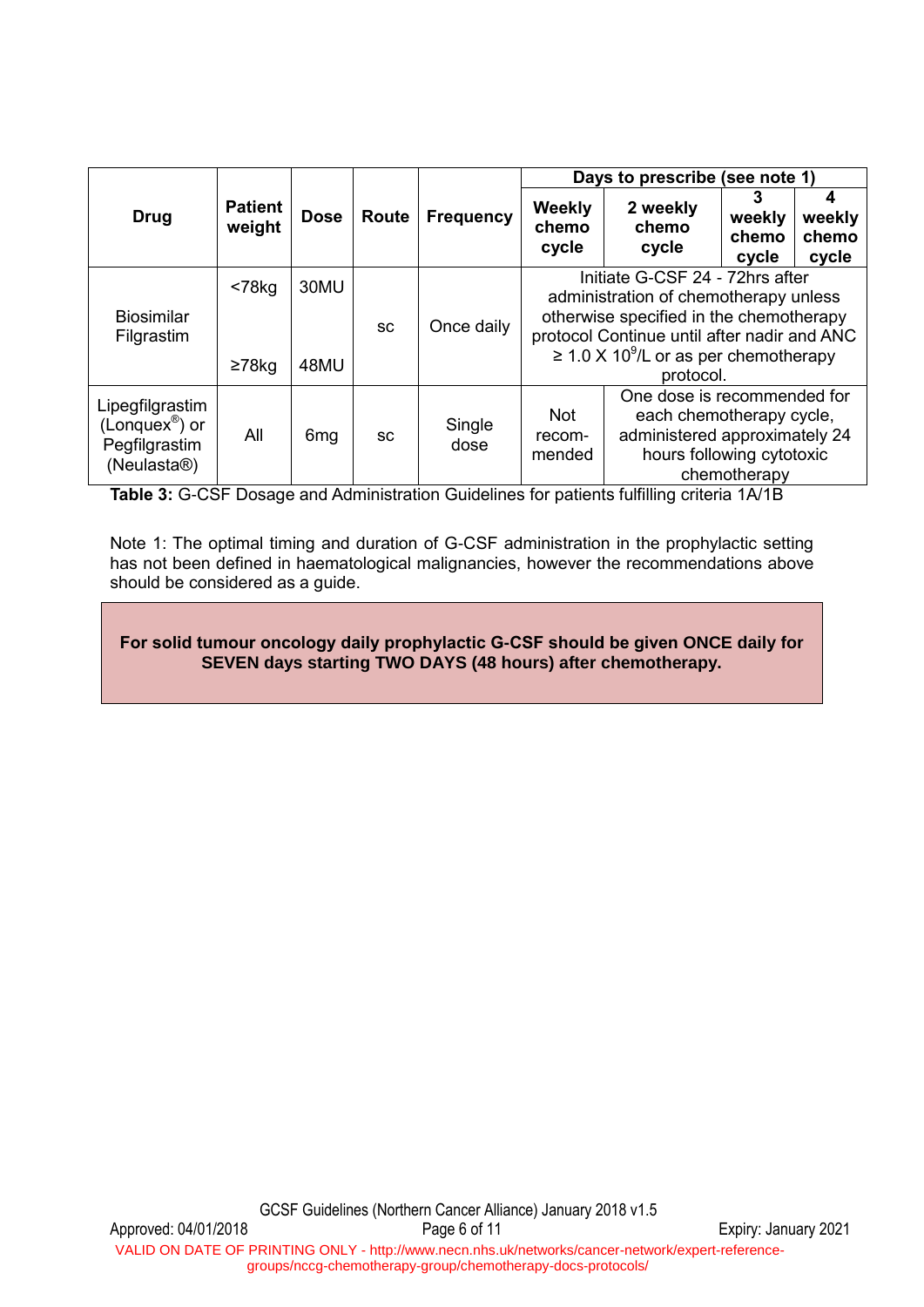#### <span id="page-6-0"></span>3.2 Criteria 1B: Chemotherapy support for regimens with curative/radical intent: **Secondary prophylaxis** (prophylactic use in subsequent cycles after initial episode(s) of severe and/ or febrile neutropenia)

Secondary prophylaxis should only be considered in patients:

Receiving myelotoxic chemotherapy with curative or radical intent

AND where further treatment delays or dose reductions may compromise the intended treatment outcome, for example in any one of the following circumstances:

- Where two or more dose reductions have occurred due to neutropenia or febrile neutropenia after a chemotherapy cycle
- Where chemotherapy treatment is delayed on two or more occasions due to neutropenia or febrile neutropenia

Note: Dose modifications will be a reasonable alternative in many clinical situations.

Secondary prophylaxis may only be considered after one delay in chemotherapy treatment or one dose reduction due to an episode of neutropenia or febrile neutropenia for the following patient groups where dose reduction/ dose delay would compromise disease free or overall survival:

- Adjuvant breast cancer
- Lymphoma (non-hodgkins lymphoma or hodgkins disease)
- Germ cell malignancies
- Neo-adiuvant chemotherapy
- Limited stage small cell lung cancer
- Radical chemoradiation (where delay or omission of chemotherapy treatment during concurrent therapy may have a negative impact on disease control)
- Multiple myeloma

The G-CSF of choice for secondary prophylaxis in the Northern Cancer Alliance is daily G-CSF in the form of the biosimilar Filgrastim.

**Occasionally the use of a longer-acting pegylated G-CSF as primary prophylaxis may be considered e.g. patients who cannot be taught or are incapable to self-inject or for whom there is not a suitable carer available to inject with daily G-CSF.**

Refer to table 3 for GCSF dosage and administration guidelines in the prophylactic setting.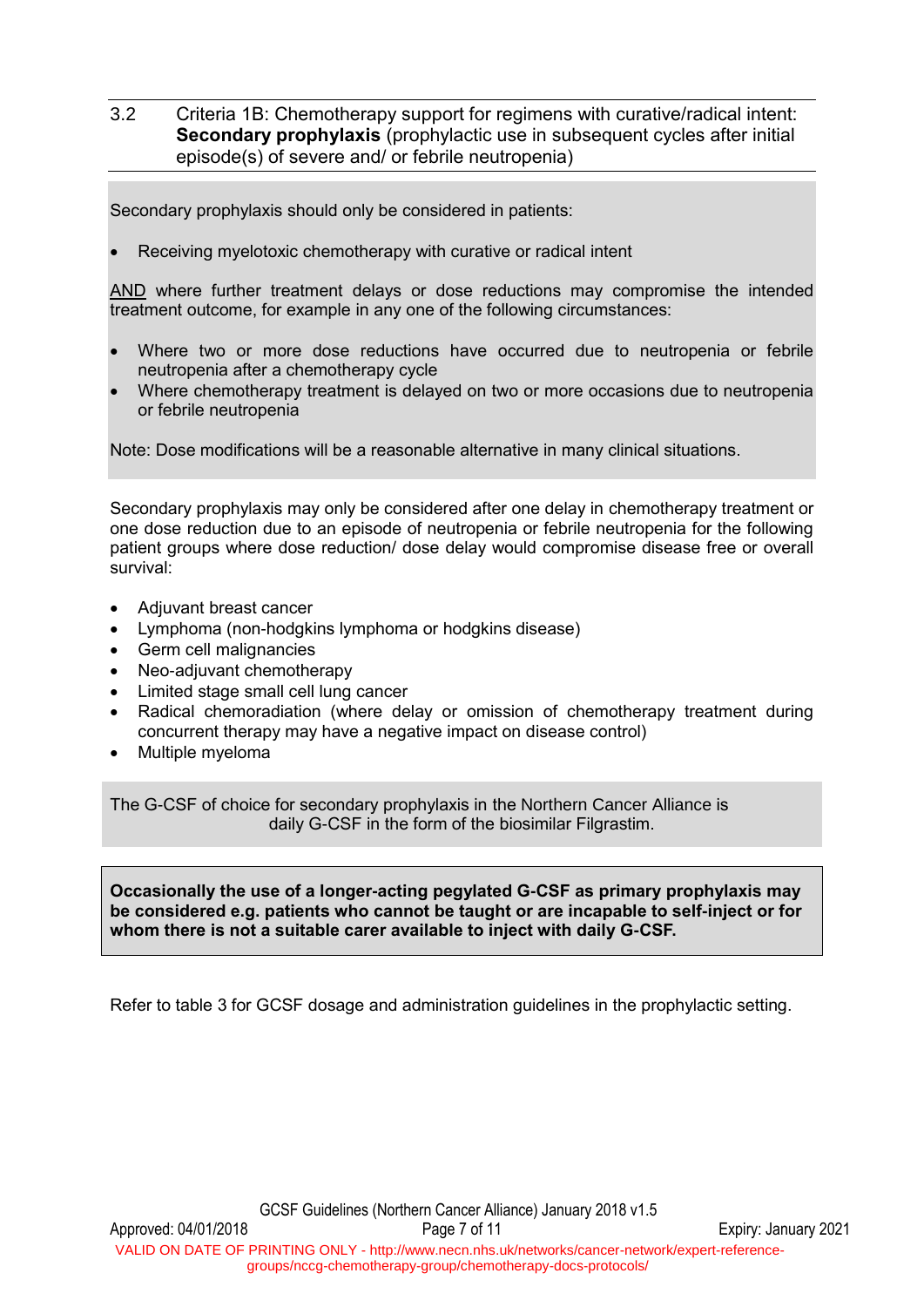#### **3.3 Criteria 2: Supportive therapy for severe neutropenic sepsis**

G-CSF must not be routinely prescribed for the treatment of patients with uncomplicated febrile neutropenia or afebrile neutropenia. G-CSF may only be prescribed for the supportive treatment of patients with severe febrile neutropenia in scenarios as defined below:

• Profound febrile neutropenia: defined as absolute neutrophil count (ANC) <  $0.1 \times 10^9$ /L and patient febrile

And any one of the following prognostic factors that are predictive of poor clinical outcome:

- Clinically unwell with signs such as hypotension, organ dysfunction etc indicating potential risk of septic shock
- Expected prolonged duration of neutropenia (> 10 days)
- Persistent pyrexia despite appropriate antibiotics/antifungals
- Uncontrolled primary disease
- Pneumonia
- Proven or suspected invasive fungal infection

Patients treated with a longer-acting pegylated G-CSF should not be treated with additional G-CSF. In addition, there is currently a lack of evidence for therapeutic (rather than prophylactic) use of longer-acting G-CSF (3).

Refer to table 4 for GCSF dosage and administration guidelines in the neutropenic sepsis setting.

| <b>Drug</b>                     | <b>Patient</b><br><b>Weight or</b><br><b>BSA</b> | <b>Dosage</b> | Route     | <b>Frequency</b> | <b>Criteria for</b><br>stopping<br>treatment                                                   |  |  |  |
|---------------------------------|--------------------------------------------------|---------------|-----------|------------------|------------------------------------------------------------------------------------------------|--|--|--|
| <b>Biosimilar</b><br>Filgrastim | $<$ 78 $kg$<br>$\geq$ 78kg                       | 30MU<br>48MU  | <b>SC</b> | Once daily       | Stop G-CSF<br>once ANC ><br>$0.5 \times 10^9$ /L<br>for at least<br>two<br>consecutive<br>days |  |  |  |

#### **Table 4:** G-CSF Dosage and Administration Guidelines for patients fulfilling criteria 2

#### **Note: Longer-acting Pegylated G-CSF is not approved for use in this setting**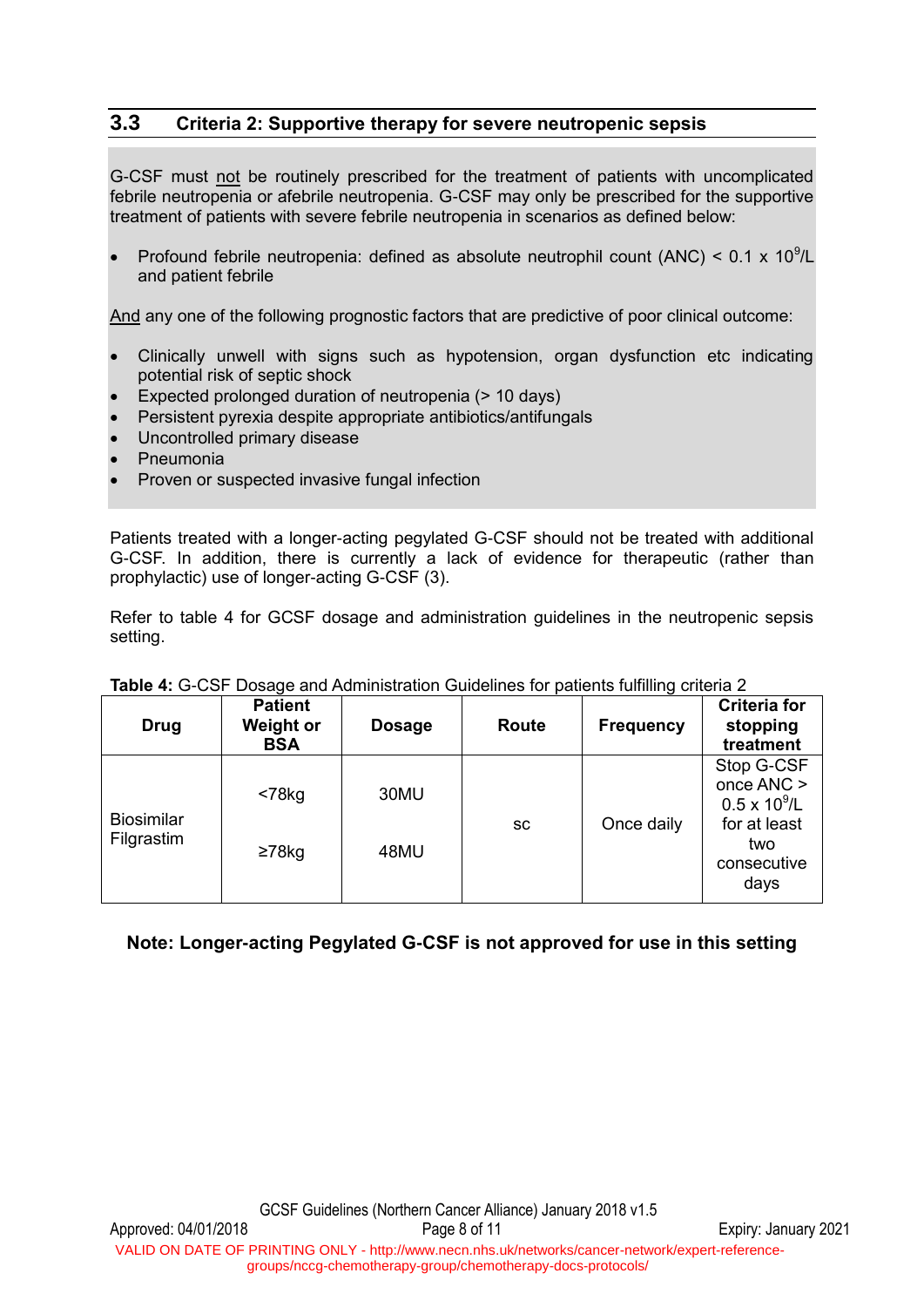### 3.4 Criteria 3: Peripheral blood stem cell mobilisation

#### **3.4.1 Background**

Guidelines for approval of biosimilars have been issued by the EMEA (9) and vary according to the product. In general, the approval of biosimilars is based on the demonstration of equivalent efficacy and safety to the innovator product in comparative studies. In the case of G-CSF, equivalence has to be demonstrated in the prophylaxis of severe cytotoxic chemotherapy-induced neutropenia and extrapolation of efficacy to the other indications of the reference product (e.g. mobilization of stem cells) is then allowed. Because there is a limited clinical database on approval of a biosimilar (500-600 patients app.), pharmacovigilance is becoming essential, particularly as only six-month follow up is needed for safety in registration studies.

Therefore the EBMT recommends evaluation of efficacy and safety data for stem cell mobilization before using biosimilar G-CSF in healthy donors. This can only be obtained by performing clinical trials with an adequate number of stem cell mobilization procedures with adequate follow up in autologous conditions. Until studies have been performed to provide the required efficacy and safety data, the EBMT does not recommend the use of biosimilar G-CSFs for mobilization of stem cells in healthy donors for stem cell transplantation (10). The same advice should be considered for autologous stem cell mobilisation.

#### **3.4.2 Dosing**

For patients not in a study, Lenograstim (GRANOCYTE  $^{\circledR}$ ) should be used at the dosing schedule in the manufacturers SPC. <http://www.medicines.org.uk/emc/medicine/8347/SPC>

Lenograstim (**GRANOCYTE®** ) should be prescribed to all patients undergoing harvesting of peripheral blood stem cells.

#### **Note: Longer-acting Pegylated G-CSF is not approved for use in this setting.**

### 3.5 Criteria 4: Peripheral blood stem cell transplantation

#### **3.5.1 Post peripheral blood stem cell transplantation**

If indicated patients should receive biosimilar Filgrastim at the daily dosing schedule in the manufacturers SPC according to patients weight.

Note post-autograft patients are at >20% FN risk, use of GCSF has the potential to save 1-2 bed days per transplant.

#### **3.5.2 Duration of treatment**

Autologous transplants - Stop the G-CSF after 2 consecutive days of neutrophils >1.0 x 10<sup>9</sup>/l.

#### **Note: Longer-acting Pegylated G-CSF is not approved for use in this setting.**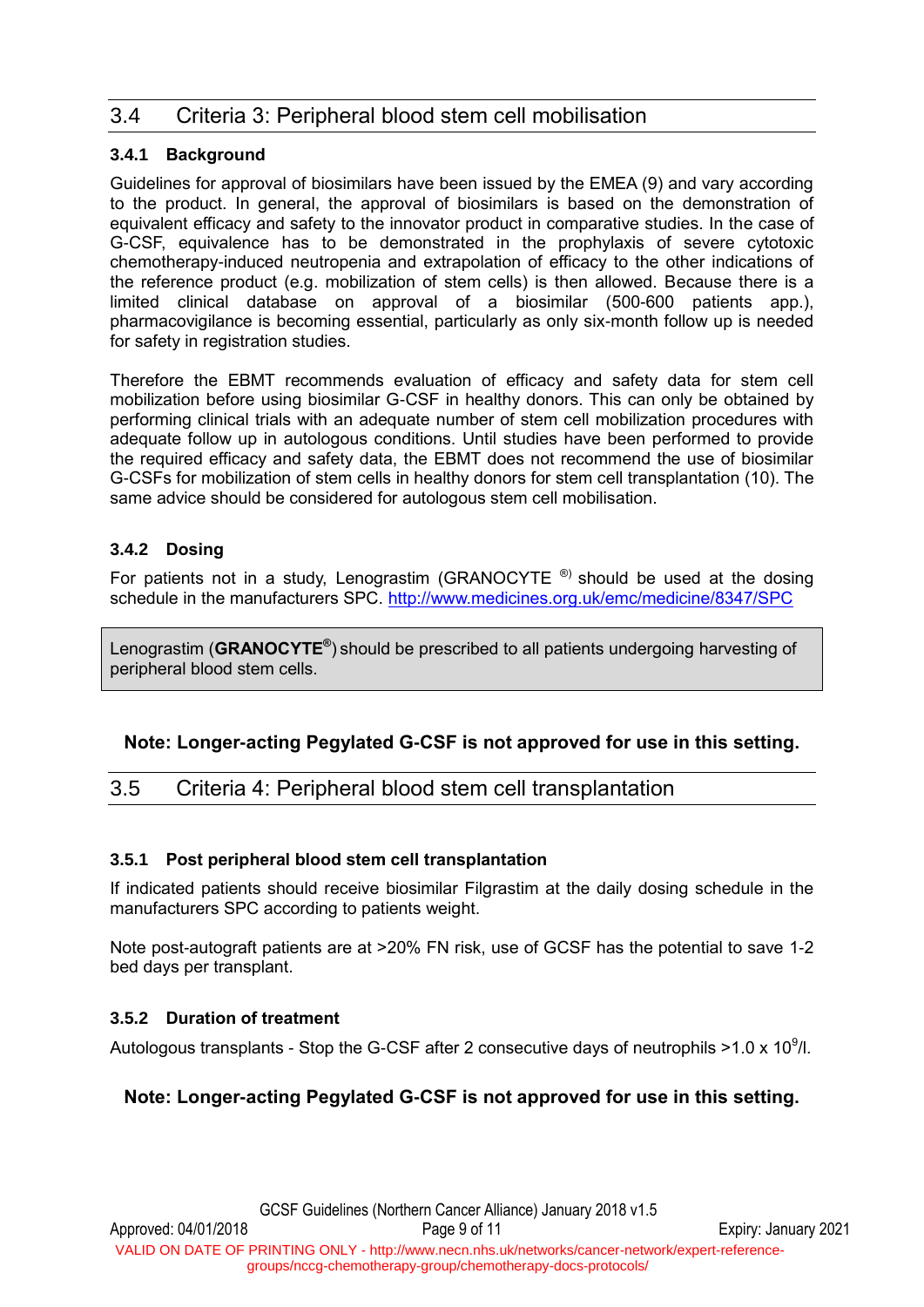### 3.6 Criteria 5: Graft failure post stem cell transplantation

G-CSF may be prescribed to patients receiving chemotherapy with radical or curative intent who are being treated within a clinical trial and where G-CSF is recommended or allocated as part of the trial protocol.

In the setting of graft failure post stem cell transplantation (i.e. after satisfactory engraftment, neutropenia develops), support with a trial of haematopoietic growth factors may resolve the graft failure.

### 3.7 Criteria 4: Clinical trials where appropriate and stated within the trial protocol

G-CSF may be prescribed to patients receiving chemotherapy with radical or curative intent who are being treated within a clinical trial and where G-CSF is recommended or allocated as part of the trial protocol.

The G-CSF brand, dosage and administration schedule used within a clinical trial should be that recommended within the trial protocol.

## **4 Approval to prescribe GCSF**

#### 4.1 For all indications EXCEPT in peripheral blood stem cell mobilisation

Unless a regimen listed in sections [3.1](#page-3-0) - [3.2](#page-6-0) or specified in a chemotherapy protocol that has been agreed by the Network Chemotherapy Group a consultant oncologist/haematologist, associate specialist or specialist registrar must authorise G-CSF treatment according to the above recommendations but it may be prescribed by any member of the clinical team and the indication must be documented in the patient's medical notes.

#### 4.2 For peripheral blood stem cell mobilisation

Any member of the haematology medical team may prescribe G-CSF according to the appropriate protocol for the particular patient.

#### 4.3 Prescribing G-CSF

In order to ensure that the correct product is administered, it is vital to specifiy the brand of GCSF required on the prescription. We would suggest prescribing by brand name only.